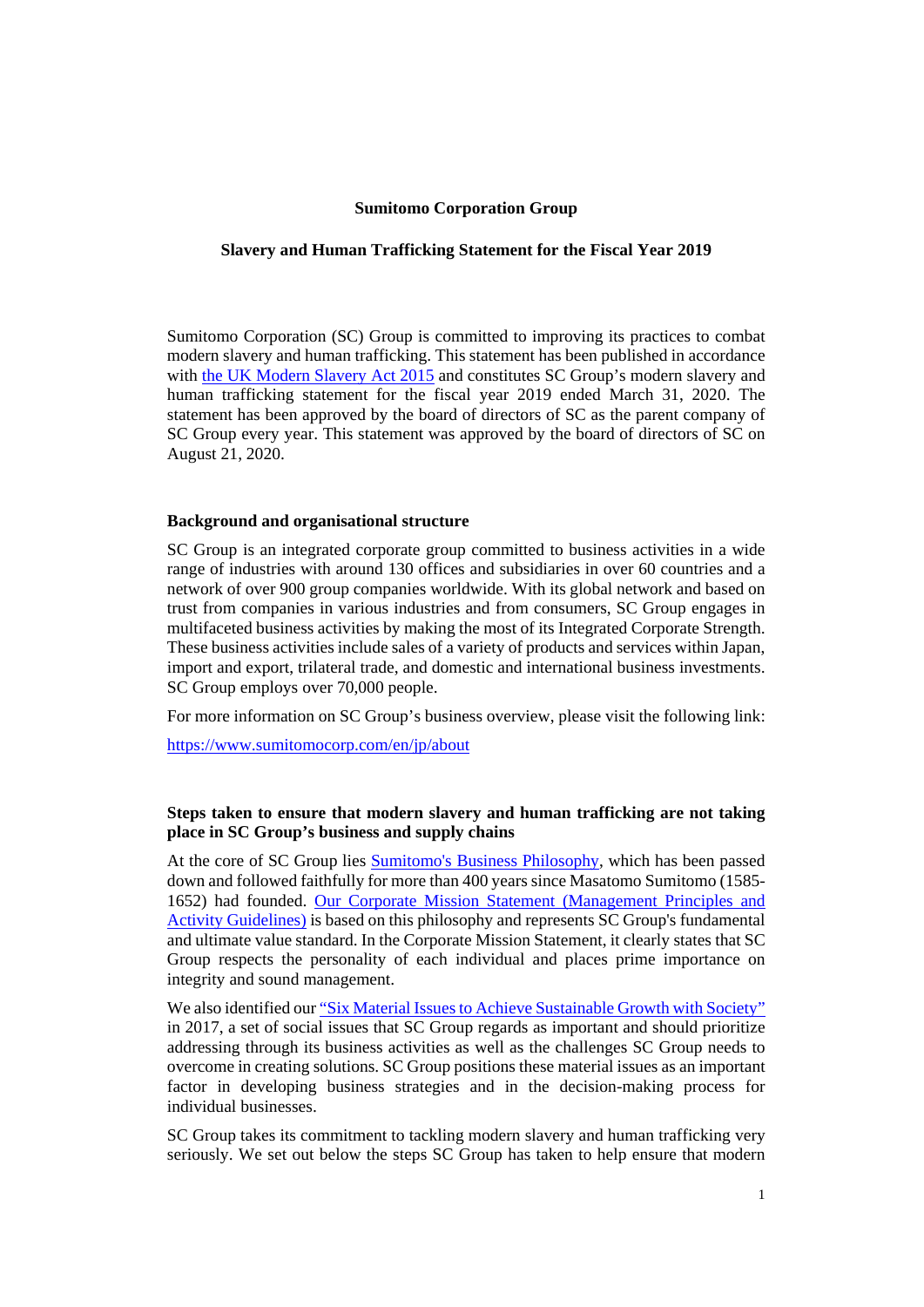slavery and human trafficking are not taking place in SC Group's business or supply chains:

# *[SC Group's Human Rights Policy](https://www.sumitomocorp.com/en/jp/sustainability/csr#02)*

We respect ["the International Bill of Human Rights](https://www.ohchr.org/documents/publications/factsheet2rev.1en.pdf)" and [the International Labor](http://www.ilo.org/declaration/lang--en/index.htm) [Organization's "Declaration on Fundamental Principles and Rights at Work",](http://www.ilo.org/declaration/lang--en/index.htm) and we [operate in accordance with "the United Nations Guiding Principles on Business and](https://www.ohchr.org/Documents/Publications/GuidingPrinciplesBusinessHR_EN.pdf) Human Rights".

In line with [SC Group's Human Rights Policy,](https://www.sumitomocorp.com/en/jp/sustainability/csr#02) i) we strive to identify and to prevent or mitigate any adverse impact on human rights through the implementation of human rights due diligence processes, ii) where we identify that our group's practices have caused or contributed to an adverse impact on human rights, we will endeavor to take appropriate remedial measures, iii) we will seek to improve and progress human rights measures through engagement and dialogue with relevant stakeholders, and so on.

## *[SC Group's CSR Action Guidelines for Supply Chain Management](https://www.sumitomocorp.com/en/jp/sustainability/csr#01)*

[We have established the SC Group CSR Action Guidelines for Supply Chain](https://www.sumitomocorp.com/en/jp/sustainability/csr#01) Management. Through the implementation of these guidelines, we are aiming to realize a sustainable society by working together with our suppliers, business partners and contractors, etc. to achieve responsible value chain management. As part of these guidelines, we set out its values to "Respect human rights and not to be complicit in human rights abuses" and to "Prevent forced labor, child labor and the payment of unfairly low wages." These principles establish the overarching guidelines encompassing our commitment to combating modern slavery and human trafficking.

In the event that we find violations of these guidelines in our supply chains, we will urge the suppliers, business partners or contractors, etc. to remedy and improve the situation, while providing support to them as needed. However, if there are no improvements to the situation by them, we will consider carefully whether to continue our business with them or not.

### *[Enhancement of SC Group Governance](https://www.sumitomocorp.com/en/jp/about/governance/scic)*

In order to embody "Reinforcement of Management Bases" in the Medium-Term [Management Plan 2020, we are working on "Enhancement of SC Group Governance"](https://www.sumitomocorp.com/en/jp/about/policy/mid-term) aiming to improve business quality and corporate value through internal control for all consolidated subsidiaries. Specifically, we have introduced a governance framework that uses SC Group standard tool called Basic Elements to visualize the internal control status of each group company and solve issues identified through "dialogue" with the parent company.

The Basic Elements include "Respect for Human Rights", "Labor Management, Health, Safety and the Environment", and "Supplier Management", and if there are issues, we formulate a response policy according to its business nature and regional conditions. Through regular monitoring, we will continue working to prevent modern slavery and human trafficking in SC Group's business or supply chains through further enhancing governance considering its business nature and regional conditions.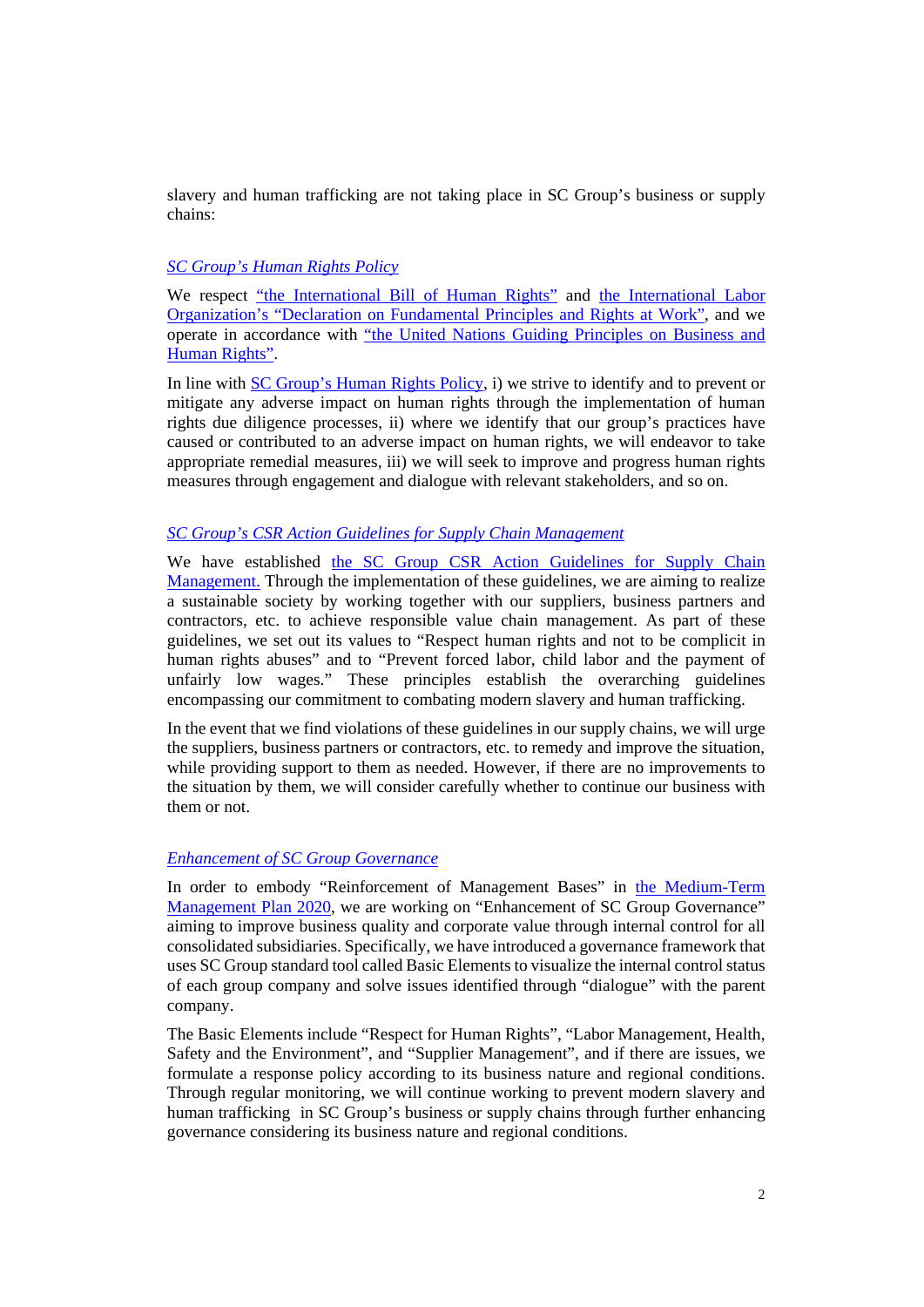## *Social and Environmental Risk Management in Individual Project*

In order to promote social and environmental risk management for each business, taking into account the nature of the business and the characteristics of the region where it operates, we established a management system that considers social and environmental impacts when making decision on a new investment, by utilizing an assessment sheet for social and environmental risks, and by having the Corporate Sustainability Department, a specialized organization for social and environmental issues, participate in the process of deliberations.

 After the implementation of each investment, we monitor the status of social and environmental risk management and if any issues arise, we will work for improvements according to the characteristics of the business.

## *[Active commitment to the UN Global Compact](https://www.sumitomocorp.com/en/jp/sustainability/initiative)*

We signed [the UN Global Compact](https://www.unglobalcompact.org/what-is-gc/mission/principles) and declared its support for the 10 principles in March 2009 as the parent company of SC Group. This international sustainability related initiative shares the same values as our Corporate Mission Statement. With our participation in the Global Compact, we have committed ourselves to further increasing corporate value by constantly seeking out areas of our business activities that can be improved in light of the values advocated by the 10 principles. The UN Global Compact has been referred also through the internal auditing process of SC Group.

### *[Training](https://www.sumitomocorp.com/en/jp/sustainability/csr#08)*

In order to raise our awareness especially about modern slavery, we have utilized an American NGO Verite's free e-Learning of Supply Chain Accountability on forced labor and human trafficking as a useful training material, which is one of the referred tools on ['Transparency in Supply Chains: A Practical guide' published by UK Home Office.](https://www.gov.uk/government/publications/transparency-in-supply-chains-a-practical-guide)

Since SC Group conducts a wide range of business in multiple sectors, the associated risks vary, however the eradication of any instances of modern slavery and human trafficking remains a key priority.

We will continue to undertake these efforts aimed at ensuring that no modern slavery or human trafficking of any form exists in our business and supply chains.

September 29, 2020

Signed.

Hideki Yamano Representative Director, Senior Managing Executive Officer, Chief Strategy Officer and Chief Information Officer Sumitomo Corporation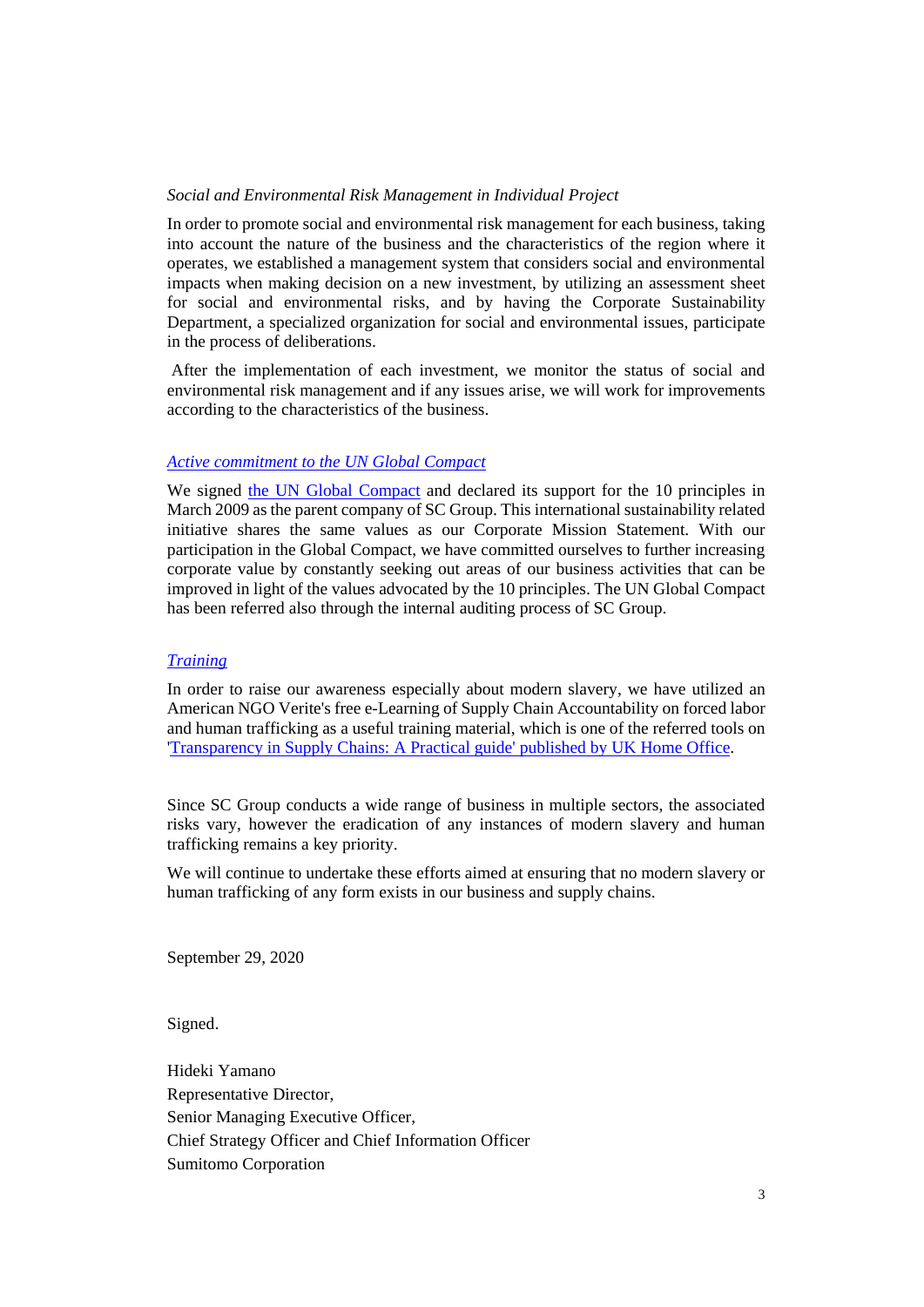This statement covers the following consolidated subsidiaries, and please refer to the appendix for each company's initiatives;

- Bristol Fruit Sales (Bananas) Ltd.
- Edgen Group Inc.
- Edgen Murray Europe Ltd.
- Emerald Grain Pty Ltd.
- Eryngium Ltd.
- Fyffes Bananas (Swords) Ltd.
- Fyffes BV
- Fyffes Group Ltd.
- Howco Group Plc
- Kienle + Spiess GmbH
- Moto-Pfohe Eood
- SC Foods Co., Ltd.
- Sumi Agro Europe Ltd.
- Sumi Agro Ltd.
- Sumisho Aero-Systems Corporation
- Sumitomo Corporation Power & Mobility Co., Ltd.
- Sumitomo Corporation Asia & Oceania Pte. Ltd.
- Sumitomo Corporation Europe Ltd.
- Sumitomo Corporation Middle East FZE
- Sumitomo Corporation of Americas- Sumitomo Corporation Saudi Arabia Ltd.
- Sumitomo Corporation (Shanghai) Ltd.
- Sumitomo Deutschland GmbH
- Sumitomo Shoji Chemicals Co., Ltd.
- Summit Agro International Ltd.
- Summit Exploration and Production Ltd.
- Summit Motors Ljubljana, Export-Import-Distribucija, D.O.O.
- Summit Motors Slovakia, Spol.S.R.O.
- Summit Pharmaceuticals Europe Ltd.
- Summit Pharmaceuticals International Corporation
- Tecnologia Para la Construccion Y Mineria S.L.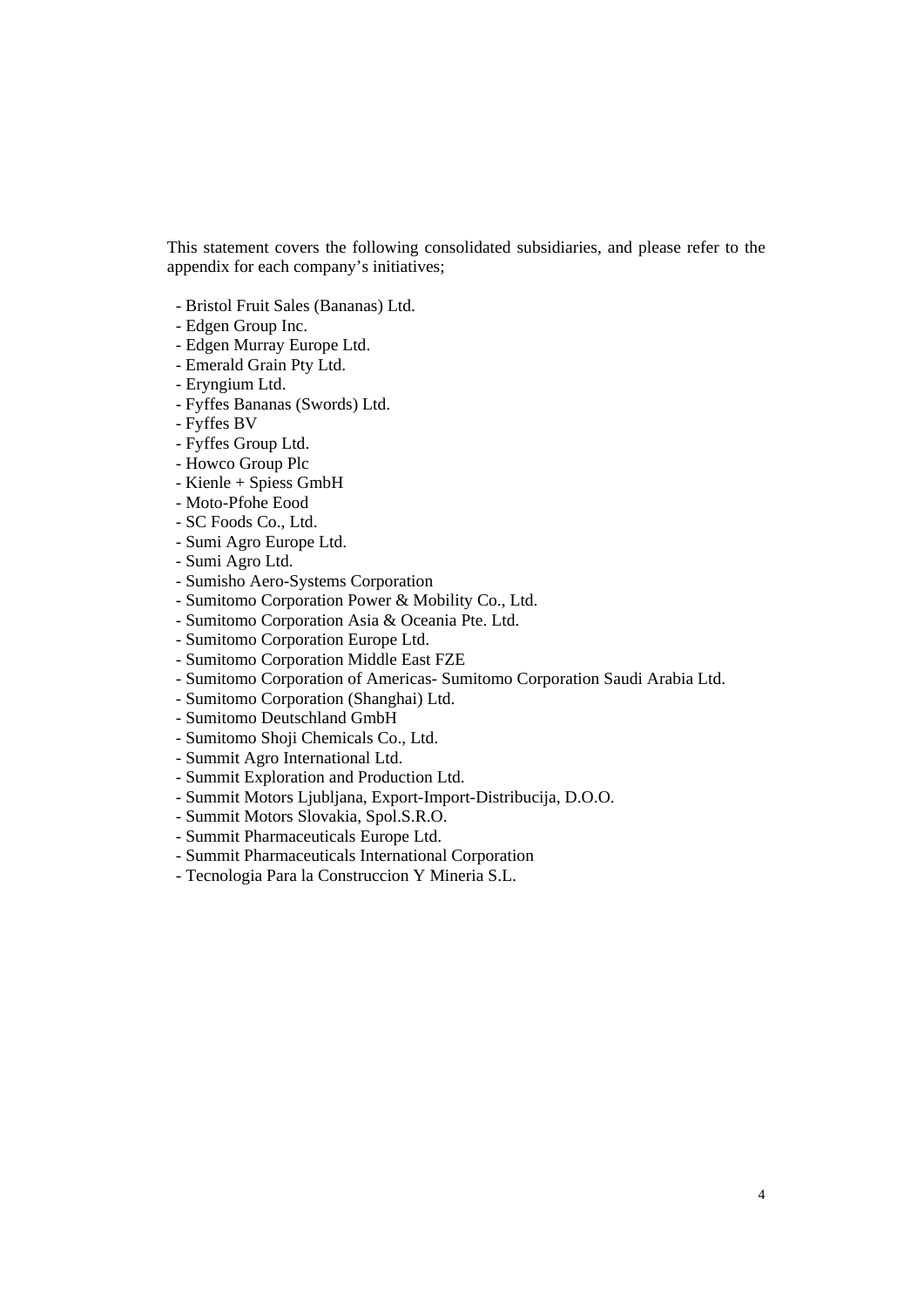# Appendix. Initiatives of each Sumitomo Corporation Group company in response to UK Modern Slavery Act

| Sumitomo Corporation                                                                                | In addition to the initiatives that covers Sumitomo Corporation (SC) Group described in the SC Group Statement, SC is addressing following individual initiatives:<br>1) Active participation as a board member company of the Global Compact Network Japan, a local network of the United Nations Global Compact<br>[2] In fiscal 2019, SC conducted training for 209 new employees, 39 new team leaders, 27 new general managers, and 304 locally hired abroad SC Group employees on sustainability<br>promotion, including respect for human rights. And also, we created our own e-Learning related to business and human rights, and as of May 21st, 2020, a total of 5,234 people, including<br>group employees mainly with SC executives and employees, completed the training.<br>https://www.sumitomocorp.com/en/jp/sustainability/csr#03                                                                                                                                                                                                                                                                                                                                                                                                                                                                                                                                                                                                                                                                                                                                                                                                                                                                                                                                                                                                                                                                                                                                                                                                                                                                                                                                                                                                                                                                                                                                                                                                                                                                                                                                                                                                                                                                                                                                                                                                                                                                                                                                                                                                                                                                                                                                                                                                                                                                                                                                                                                                                                                                                                           |
|-----------------------------------------------------------------------------------------------------|--------------------------------------------------------------------------------------------------------------------------------------------------------------------------------------------------------------------------------------------------------------------------------------------------------------------------------------------------------------------------------------------------------------------------------------------------------------------------------------------------------------------------------------------------------------------------------------------------------------------------------------------------------------------------------------------------------------------------------------------------------------------------------------------------------------------------------------------------------------------------------------------------------------------------------------------------------------------------------------------------------------------------------------------------------------------------------------------------------------------------------------------------------------------------------------------------------------------------------------------------------------------------------------------------------------------------------------------------------------------------------------------------------------------------------------------------------------------------------------------------------------------------------------------------------------------------------------------------------------------------------------------------------------------------------------------------------------------------------------------------------------------------------------------------------------------------------------------------------------------------------------------------------------------------------------------------------------------------------------------------------------------------------------------------------------------------------------------------------------------------------------------------------------------------------------------------------------------------------------------------------------------------------------------------------------------------------------------------------------------------------------------------------------------------------------------------------------------------------------------------------------------------------------------------------------------------------------------------------------------------------------------------------------------------------------------------------------------------------------------------------------------------------------------------------------------------------------------------------------------------------------------------------------------------------------------------------------------------------------------------------------------------------------------------------------------------------------------------------------------------------------------------------------------------------------------------------------------------------------------------------------------------------------------------------------------------------------------------------------------------------------------------------------------------------------------------------------------------------------------------------------------------------------------------------------|
| Bristol Fruit Sales (Bananas) Ltd.<br>Fyffes Bananas (Swords) Ltd.<br>Fyffes BV<br>Fyffes Group Ltd | As a group of Fyffes Ltd., while acknowledging the SC Group's statement and complying with the California Supply Chain Transparency Act, the company's statement approved by the<br>company's board of directors has been posted on the company's website.<br>https://www.fyffes.com/caring-and-sharing/modern-day-slavery<br>1) All of Fyffes compliance team have been trained in SMETA and apply its methodology in their regular internal audits. Conducting SMETA type audits in the supply chain. The majority of<br>its suppliers (246 sites) are SEDEX members. All of Fyffes ripening facilities were subject to unannounced SMETA audits during the year.<br>[2] Fyffes Group Ltd continues to audit its labour providers using a standard developed in 2016, looking at how the labour provider recruits and treats the workers.<br>3) In 2020, Fyffes suspended one supplier with poor results to encourage them to improve their compliance. Once the supplier had reached a satisfactory level of compliance, we<br>recommenced buying from this supplier.<br>4) In 2019, Fyffes rolled-out `Fyffes Responsible Business Conduct Principles`, including the requirement to be vigilant regarding coercive labour, human trafficking and child labour and to<br>immediately report any suspicions of such activity. In addition, Fyffes made available to both internal and external stakeholders, a grievance mechanism 'the Fyffes Ethics Hotline', an<br>independent, confidential online and telephone hotline for reporting unethical behaviour by a Fyffes employee.<br>https://www.fyffes.com/who-we-are/our-principles<br>https://secure.ethicspoint.com/domain/media/en/gui/56812/index.html<br>[5] Fyffes is the largest supplier of certified Fairtrade bananas in Europe and we have a significant number of Fairtrade melons distributed in the United-States. All the pineapples sold by<br>Fyffes are certified by Rainforest Alliance, while for bananas, in 2019 this represented approximately 25%.<br>6) Rolling-out a 'Global Human Rights Policy and Statement' and bringing it to life through training and internal protocols.<br>https://www.fyffes.com/resource-centre/download/Global_Human_Rights_Policy.pdf<br>7) In 2019, they conducted their first corporate-wide human rights impact assessment (HRIA) including a review of modern slavery risks across their supply chain, in line with the UN<br>Guiding Principles on Business and Human Rights, through the global non-profit organisation BSR. Fyffes chose five countries to do an in-depth analysis - Belize, Colombia, Costa Rica, the<br>Dominican Republic and Honduras. As the result, two risk areas relevant to Modern Slavery were identified; 'child labour' and 'migrant workers labour violations and forced labour' and a<br>third indirectly related area; 'access to a grievance mechanism'.<br>Regarding 'child labour', developing a Child Labour Remediation Protocol during 2020 and ensuring this adopted by key personnel to take swift action in the event of the discovery of a<br>child in the workplace.<br>Regarding 'migrant workers labour violations and forced labour', vulnerable Haitian migrants in the Dominican Republic, it need to be ensured that these workers understand their rights,<br>including basic benefits, in their own language.<br>Regarding 'access to a grievance mechanism', to run a broader campaign internally to make sure all employees are fully aware of that mechanism, including training. |
| Edgen Group Inc.                                                                                    | The SC Group's statement was endorsed by the company's board of directors, and its importance and purpose were recognized by its senior management. No company website                                                                                                                                                                                                                                                                                                                                                                                                                                                                                                                                                                                                                                                                                                                                                                                                                                                                                                                                                                                                                                                                                                                                                                                                                                                                                                                                                                                                                                                                                                                                                                                                                                                                                                                                                                                                                                                                                                                                                                                                                                                                                                                                                                                                                                                                                                                                                                                                                                                                                                                                                                                                                                                                                                                                                                                                                                                                                                                                                                                                                                                                                                                                                                                                                                                                                                                                                                                       |
| Edgen Murray Europe Ltd.                                                                            | The SC Group's statement was endorsed by the company's board of directors, and its importance and purpose were recognized by its senior management.<br>https://www.edgenmurray.com/userfiles/ModernSlaveryStatement.pdf                                                                                                                                                                                                                                                                                                                                                                                                                                                                                                                                                                                                                                                                                                                                                                                                                                                                                                                                                                                                                                                                                                                                                                                                                                                                                                                                                                                                                                                                                                                                                                                                                                                                                                                                                                                                                                                                                                                                                                                                                                                                                                                                                                                                                                                                                                                                                                                                                                                                                                                                                                                                                                                                                                                                                                                                                                                                                                                                                                                                                                                                                                                                                                                                                                                                                                                                      |
| Emerald Grain Pty Ltd.                                                                              | While acknowledging the SC Group's statement, the Company is a "reporting entity" under the Australian Modern Slavery Act 2018 (Cth) and will prepare a statement in compliance with<br>that regime. In summary, in its first reporting year under the Australian regime, the Company established a Modern Slavery Committee to review its operations and supply chains and<br>undertook risk assessments. Further due diligence activities were undertaken in respect of high risk supplier groups identified. Other initiatives included raising awareness of modern<br>slavery risks within the organization including the Board, review and amendment of key vendor contracts to include a modern slavery clause.<br>https://emeraldgrain.com/home/sitemap/privacy-policy/                                                                                                                                                                                                                                                                                                                                                                                                                                                                                                                                                                                                                                                                                                                                                                                                                                                                                                                                                                                                                                                                                                                                                                                                                                                                                                                                                                                                                                                                                                                                                                                                                                                                                                                                                                                                                                                                                                                                                                                                                                                                                                                                                                                                                                                                                                                                                                                                                                                                                                                                                                                                                                                                                                                                                                               |
| Eryngium Ltd.                                                                                       | The SC Group's statement was endorsed by the company's board of directors, and its importance and purpose were recognized by its senior management. No company website                                                                                                                                                                                                                                                                                                                                                                                                                                                                                                                                                                                                                                                                                                                                                                                                                                                                                                                                                                                                                                                                                                                                                                                                                                                                                                                                                                                                                                                                                                                                                                                                                                                                                                                                                                                                                                                                                                                                                                                                                                                                                                                                                                                                                                                                                                                                                                                                                                                                                                                                                                                                                                                                                                                                                                                                                                                                                                                                                                                                                                                                                                                                                                                                                                                                                                                                                                                       |
| Howco Group Plc                                                                                     | The SC Group's statement was endorsed by the company's board of directors, and its importance and purpose were recognized by its senior management.<br>https://www.howcogroup.com/                                                                                                                                                                                                                                                                                                                                                                                                                                                                                                                                                                                                                                                                                                                                                                                                                                                                                                                                                                                                                                                                                                                                                                                                                                                                                                                                                                                                                                                                                                                                                                                                                                                                                                                                                                                                                                                                                                                                                                                                                                                                                                                                                                                                                                                                                                                                                                                                                                                                                                                                                                                                                                                                                                                                                                                                                                                                                                                                                                                                                                                                                                                                                                                                                                                                                                                                                                           |
| Kienle + Spiess GmbH                                                                                | Signing by three Managing Directors to the SC Group statement, and its importance and purpose were recognized by its senior management. Link to SC group statement in Downloads<br>area on the company's website.<br>https://www.kienle-spiess.de/kienle-spiess-home-en.html                                                                                                                                                                                                                                                                                                                                                                                                                                                                                                                                                                                                                                                                                                                                                                                                                                                                                                                                                                                                                                                                                                                                                                                                                                                                                                                                                                                                                                                                                                                                                                                                                                                                                                                                                                                                                                                                                                                                                                                                                                                                                                                                                                                                                                                                                                                                                                                                                                                                                                                                                                                                                                                                                                                                                                                                                                                                                                                                                                                                                                                                                                                                                                                                                                                                                 |
| Moto-Pfohe Eood                                                                                     | Signing by two Managing Directors to the SC Group statement, and its importance and purpose were recognized by its senior management.<br>https://www.motopfohe.bg/en/about-us/our-slavery-and-human-traffiking-statement                                                                                                                                                                                                                                                                                                                                                                                                                                                                                                                                                                                                                                                                                                                                                                                                                                                                                                                                                                                                                                                                                                                                                                                                                                                                                                                                                                                                                                                                                                                                                                                                                                                                                                                                                                                                                                                                                                                                                                                                                                                                                                                                                                                                                                                                                                                                                                                                                                                                                                                                                                                                                                                                                                                                                                                                                                                                                                                                                                                                                                                                                                                                                                                                                                                                                                                                     |
| SC Foods Co., Ltd.                                                                                  | The SC Group's statement was endorsed by the company's board of directors, and its importance and purpose were recognized by its senior management.<br>http://www.scfoods.co.jp/english/aboutus/outline.html<br>1) Added "Human rights, occupational safety and environmental protection" to the survey items in the "Quality Control Status Preliminary Survey Table" for inspection materials at supplier<br>factories, etc. (ex. Confirmation of age by public documents and contents of employment contract)<br>(2) Applying 1) to new suppliers, and existing supplier is checked at the time of regular factory survey                                                                                                                                                                                                                                                                                                                                                                                                                                                                                                                                                                                                                                                                                                                                                                                                                                                                                                                                                                                                                                                                                                                                                                                                                                                                                                                                                                                                                                                                                                                                                                                                                                                                                                                                                                                                                                                                                                                                                                                                                                                                                                                                                                                                                                                                                                                                                                                                                                                                                                                                                                                                                                                                                                                                                                                                                                                                                                                                 |